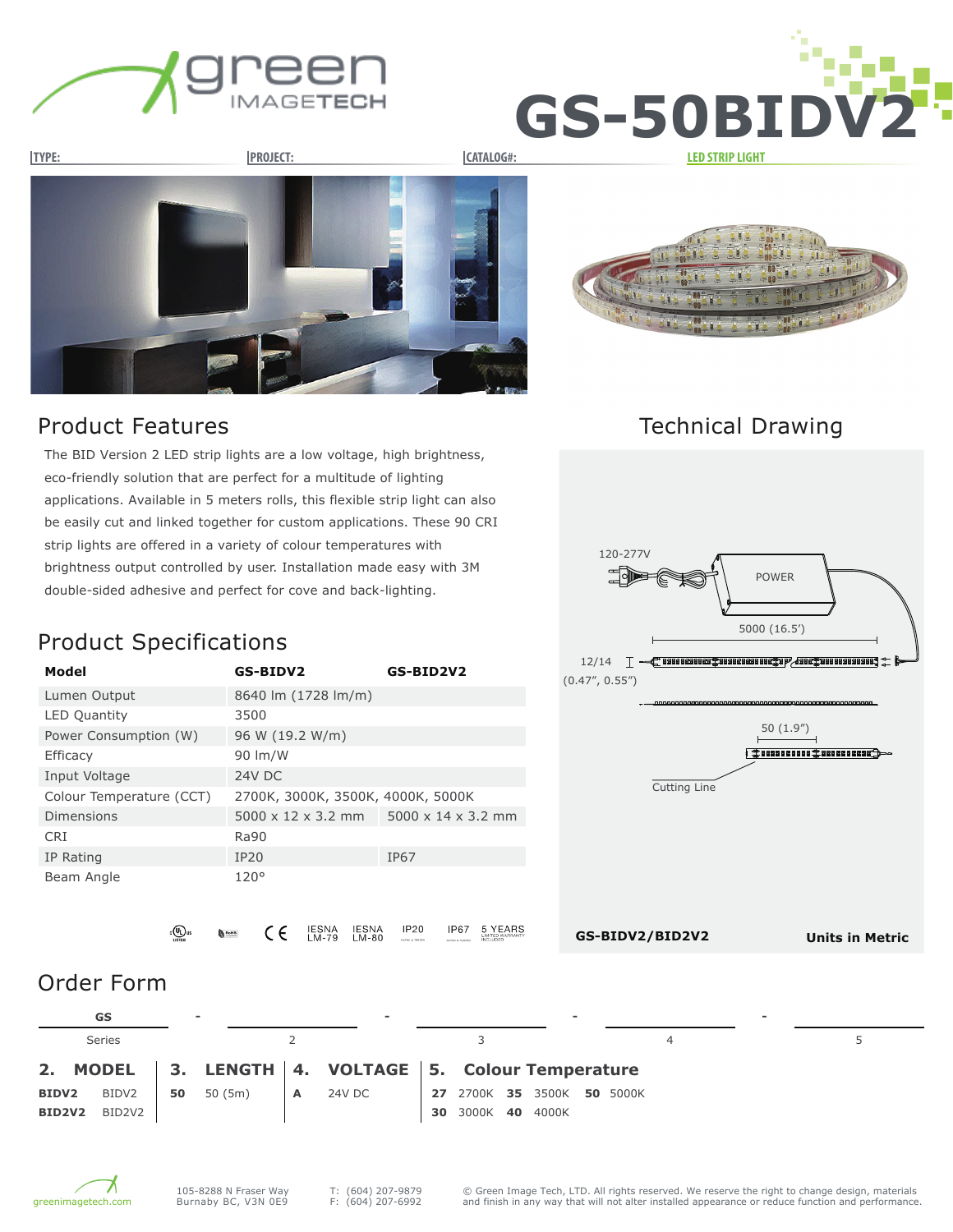



## Hardwire Power Supplies and Accessories

| <b>Part Name</b> | <b>Description</b>        |
|------------------|---------------------------|
| DR-CV-12W        | 12W Triac Dimming driver  |
| DR-CV-20W        | 20W Triac Dimming driver  |
| DR-CV-30W        | 30W Triac Dimming driver  |
| DR-CV-40W        | 40W Triac Dimming driver  |
| DR-CV-60W        | 60W Triac Dimming driver  |
| DR-CV-80W        | 80W Triac Dimming driver  |
| E40L             | 40W Triac Dimming driver  |
| E60L             | 60W Triac Dimming driver  |
| E96L             | 100W Triac Dimming driver |
| M150L            | 150W Triac Dimming driver |
| M200L            | 200W Triac Dimming driver |
| M300L            | 300W Triac Dimming driver |



**Dimmable Power Supply (DR-CV-XXW)**



**Dimmable Power Supply (M\_XX)**



**Dimmable Power Supply (E\_XXL)**

#### Dimmable Drivers

Please see our driver catalog for more options.

Catalog

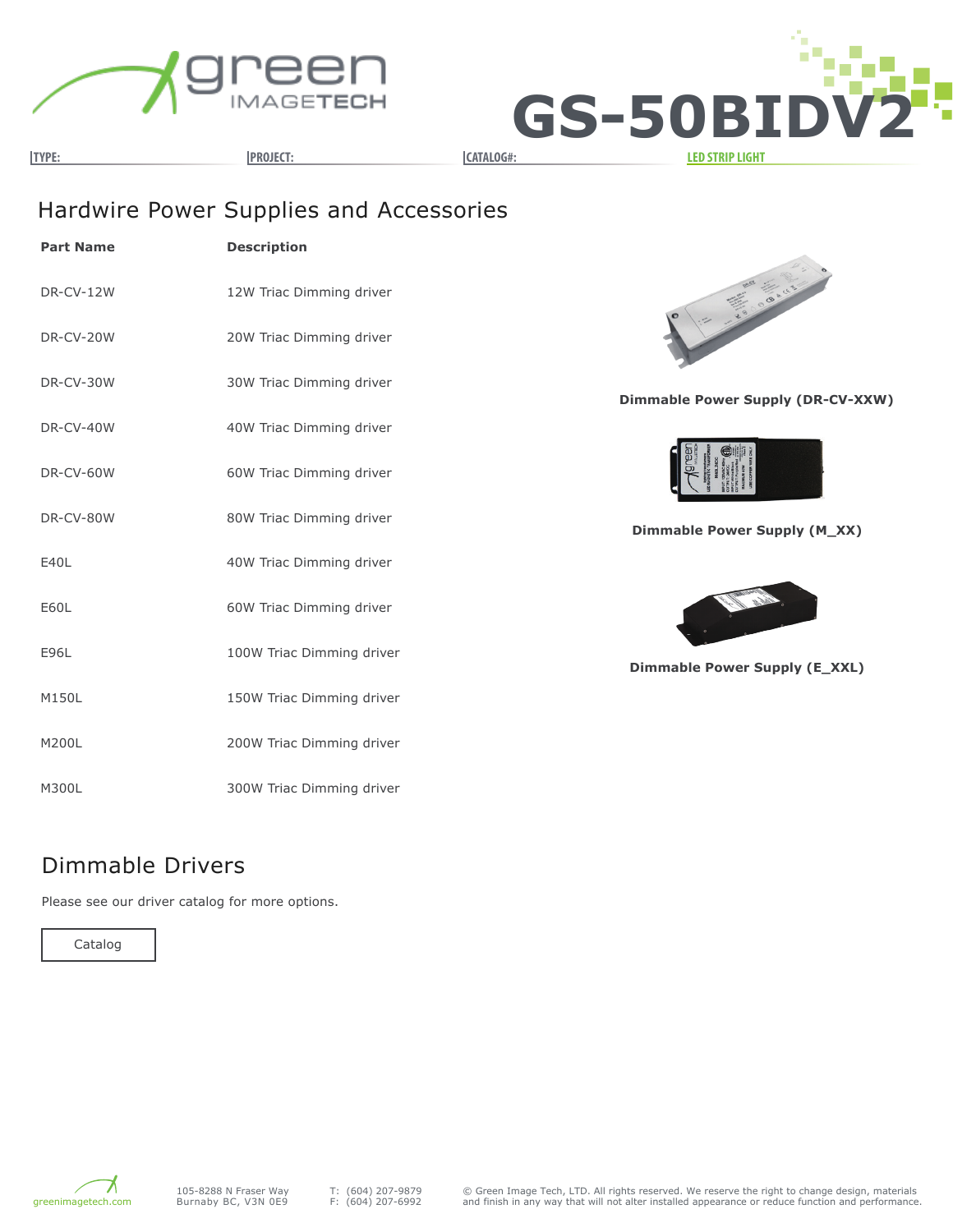



# Quick Connectors

| <b>Part Name</b> | <b>Description</b>                                              |
|------------------|-----------------------------------------------------------------|
| $GS-ID-C3$       | Strip to Power Connector. Available in static colour and RGB    |
| $GS-ID-C1$       | Strip to Power 3" Connector. Available in static colour and RGB |
| $GS$ -ID-C5      | Strip to strip Coupler. Available in static colour and RGB      |
| $GS-L001$        | L Connector. Available in static colour and RGB                 |
| $GS-T003$        | T Connector. Available in static colour and RGB                 |
| $GS$ -ID-C4      | + Connector                                                     |









**Strip to Power Connector Strip to Strip Connector Static - 2 Wires RGB - 4 Wires**